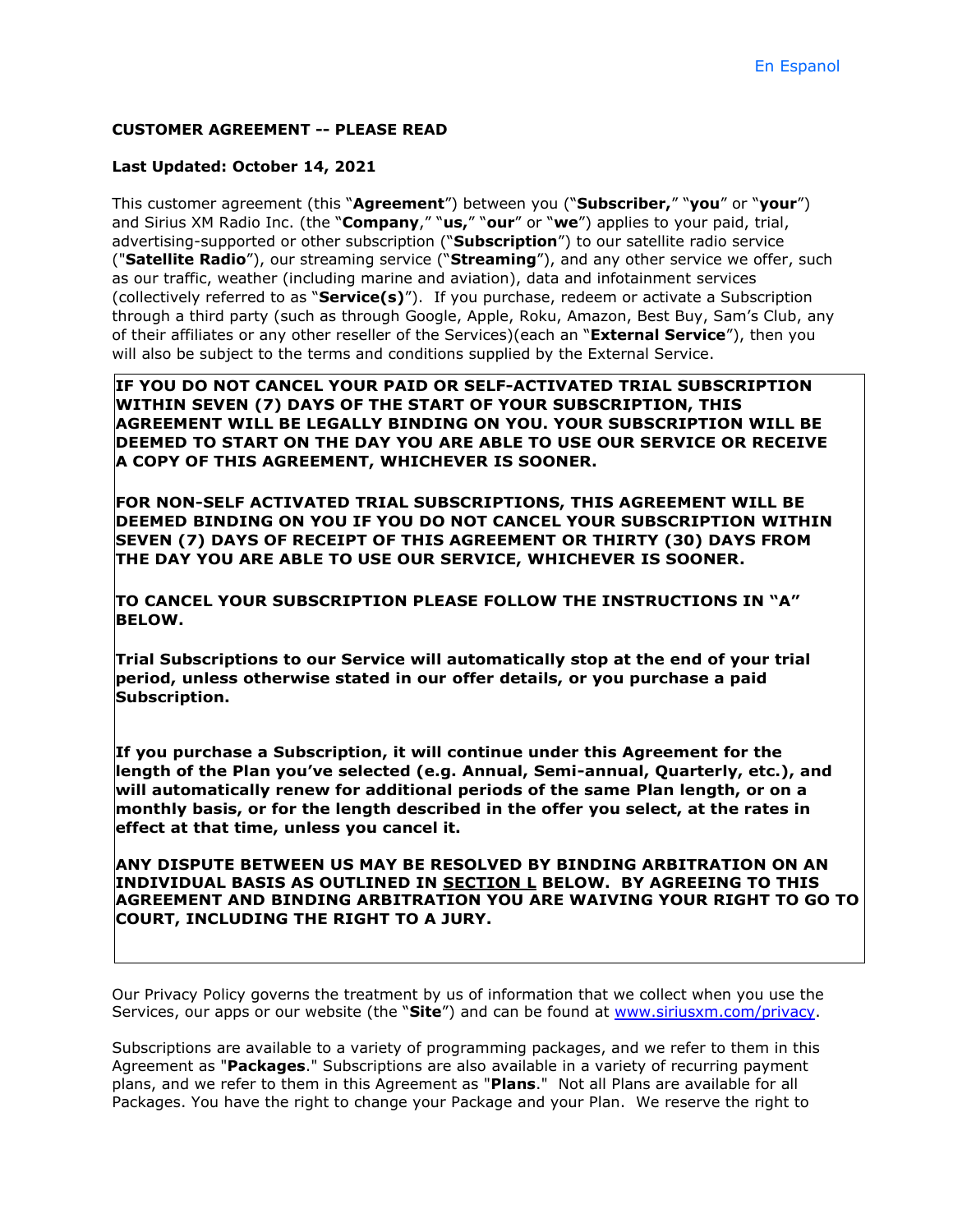change, rearrange, add, or delete content on the Service or in any Package at any time, without notice. Further, we may modify, offer additional, or cease offering certain Packages or Plans at any time, including adjusting pricing for any Package, fees or components thereof, or modifying the availability of or eligibility requirements for certain Packages or Plans. We reserve the right to migrate you to another Package or Plan at any time.

# **A. HOW TO CANCEL:**

**1.** If you purchased your Subscription directly from or through us, you may cancel your Subscription at any time. You must call us or use our online chat feature to cancel your Subscription. In certain circumstances you may be permitted to cancel through other means.

| <b>Service</b>                                                        | <b>Phone Number</b>        | <b>Hours</b>                                                                            |
|-----------------------------------------------------------------------|----------------------------|-----------------------------------------------------------------------------------------|
| Audio, Streaming,<br>Data and<br>Infotainment<br><b>Subscriptions</b> | 1-866-635-2349             | Monday - Friday 8:00 a.m. - 8:00 p.m. ET                                                |
| <b>Aviation &amp; Marine</b>                                          | 1-800-985-9200             | Hours same as above                                                                     |
|                                                                       | <b>Online Chat</b>         |                                                                                         |
| All the above                                                         | www.siriusxm.com/contactus | Monday - Friday 8:00 a.m. - 11:00 p.m. ET<br>Saturday & Sunday 8:00 a.m. - 8:00 p.m. ET |

Our cancellation contact information is listed below:

All hours of operation are subject to change without notice. Please check the Site for the most up to date hours.

Your cancellation will be effective on the date we receive your notification or on a later date that you request. Uninstalling our app from your devices **does not cancel your Subscription**. In certain circumstances, a cancellation fee may apply, such as when you purchase or receive a radio or other device in combination with a Subscription at a discount.

If you purchased or redeemed a Subscription through an External Service, unless otherwise stated within your purchase terms, you must manage and cancel your Subscription directly with the External Service. We do not manage Subscriptions purchased through External Services and cannot cancel those Subscriptions or issue refunds for Subscriptions purchased through an External Service. See Section E(6) below for more information on External Service Subscription purchases.

**2.** We may cancel your Subscription if you fail to pay for your Subscription, breach this Agreement, or for any other reason in our sole discretion. **IF YOUR SUBSCRIPTION IS CANCELLED, YOU ARE RESPONSIBLE FOR PAYMENT OF ANY OUTSTANDING BALANCES ON YOUR ACCOUNT, INCLUDING ANY FEES YOU MAY INCUR OR MAY HAVE INCURRED**.

### **B. CONTACT INFORMATION FOR ISSUES, OTHER THAN CANCELLATION:**

**1. By Phone:** To contact us with Service-related issues: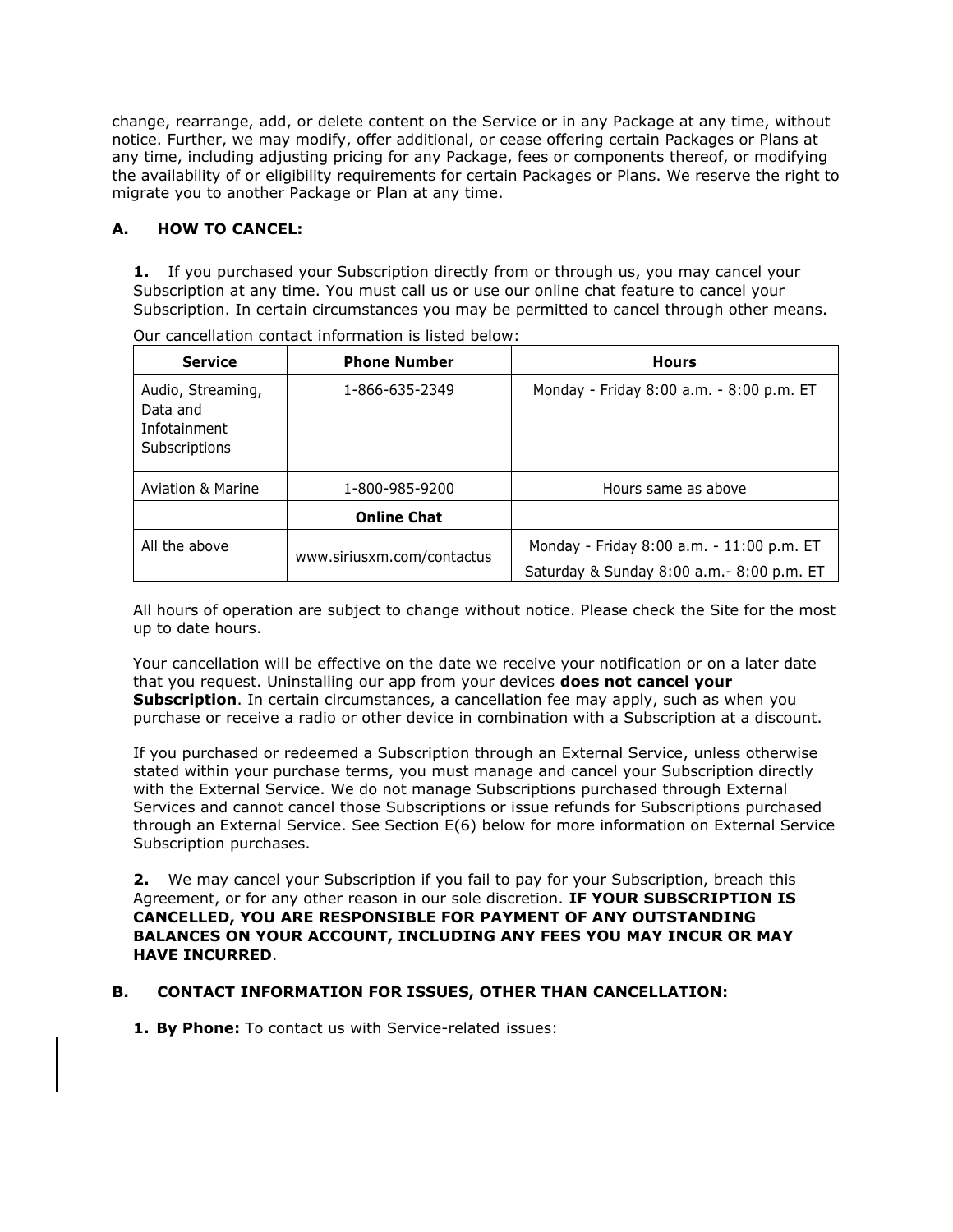| <b>Service</b>                                              | <b>Phone Number</b> | <b>Hours</b>                             |
|-------------------------------------------------------------|---------------------|------------------------------------------|
| Audio, Streaming,<br>Data and Infotainment<br>Subscriptions | 1-888-539-7474      | Monday - Friday 8:00 a.m. - 8:00 p.m. ET |
| Aviation and Marine                                         | 1-855-796-9847      | Hours same as above                      |

All hours of operation are subject to change without notice. Please check the Site for the most up to date hours.

- **2. By Chat:** To chat with us online, go to [www.siriusxm.com/contactus](http://www.siriusxm.com/contactus) (see hours on the Site).
- **3. By Mail:** For all Services, write to: Sirius XM Care, P.O. Box 33174, Detroit, MI 48232. For Aviation and Marine Services, please note, "Attention: AV+MAR Care." For all other Services, please note "Attention: Listener Care."

**C. AUTOMATIC RENEWAL:** A paid Subscription, including those with a free or discounted introductory period, will continue for the length of your selected paid Plan ("**Subscription Term**") and will automatically renew for additional like periods or any other length described in our offer, unless you cancel prior to that renewal, your Subscription is cancelled by us, or you select a different Plan. Your account will automatically be charged (or you will be billed, as applicable) at the rates in effect at the time of each renewal, plus fees and taxes. If you do not accept the change in pricing, you have the right to reject the change by cancelling your Subscription prior to the change taking effect. Changes in pricing will take effect at the start of the next Subscription period following the date of the price change. We may, at our option, process your renewal on a month-to-month basis or, if you are on a multi-year Plan (e.g., twoor three-year plan), reduce the renewal to an annual or lesser period instead of your chosen Subscription Term.

**D. CHANGES IN TERMS:** WE RESERVE THE RIGHT TO CHANGE THIS AGREEMENT AT ANY TIME. ANY CHANGES WILL BE EFFECTIVE UPON POSTING OF THE REVISIONS AT [WWW.SIRIUSXM.COM](http://www.siriusxm.com/) WHICH IS REFLECTED IN THE DATE LAST UPDATED. FOR EXISTING ACTIVE SUBSCRIPTIONS, SUCH CHANGES SHALL BE EFFECTIVE THIRTY (30) DAYS AFTER POSTING OF THE REVISIONS AT [WWW.SIRIUSXM.COM.](http://www.siriusxm.com/) YOUR CONTINUED USE OF THE SERVICE AFTER THAT DATE WILL CONSTITUTE YOUR ACCEPTANCE OF SUCH CHANGES. If you access the Service through a mobile device or our 360L radios, such changes may also be communicated through updated versions of the Service software, which you consent to receive without further notice.

# **E. PACKAGES AND PLANS:**

**1. Multiple Subscriptions:** You may have multiple radios and multiple Subscriptions. Each Subscription to the Satellite Radio Service is tied to one radio. A separate Subscription is required for each radio. If you have more than one Subscription on your account, the additional Subscriptions may be eligible for reduced rates. To qualify for and maintain a reduced rate, you must meet the following qualifications: (1) your Subscriptions must be on one account; and (2) you must have at least one active Subscription on an eligible Package with a full-price Plan. Eligible Packages are determined solely by us. Trial Subscriptions, adsupported, promotional or discount priced plans are not full-priced Plans and do not qualify for additional Subscriptions for reduced rates.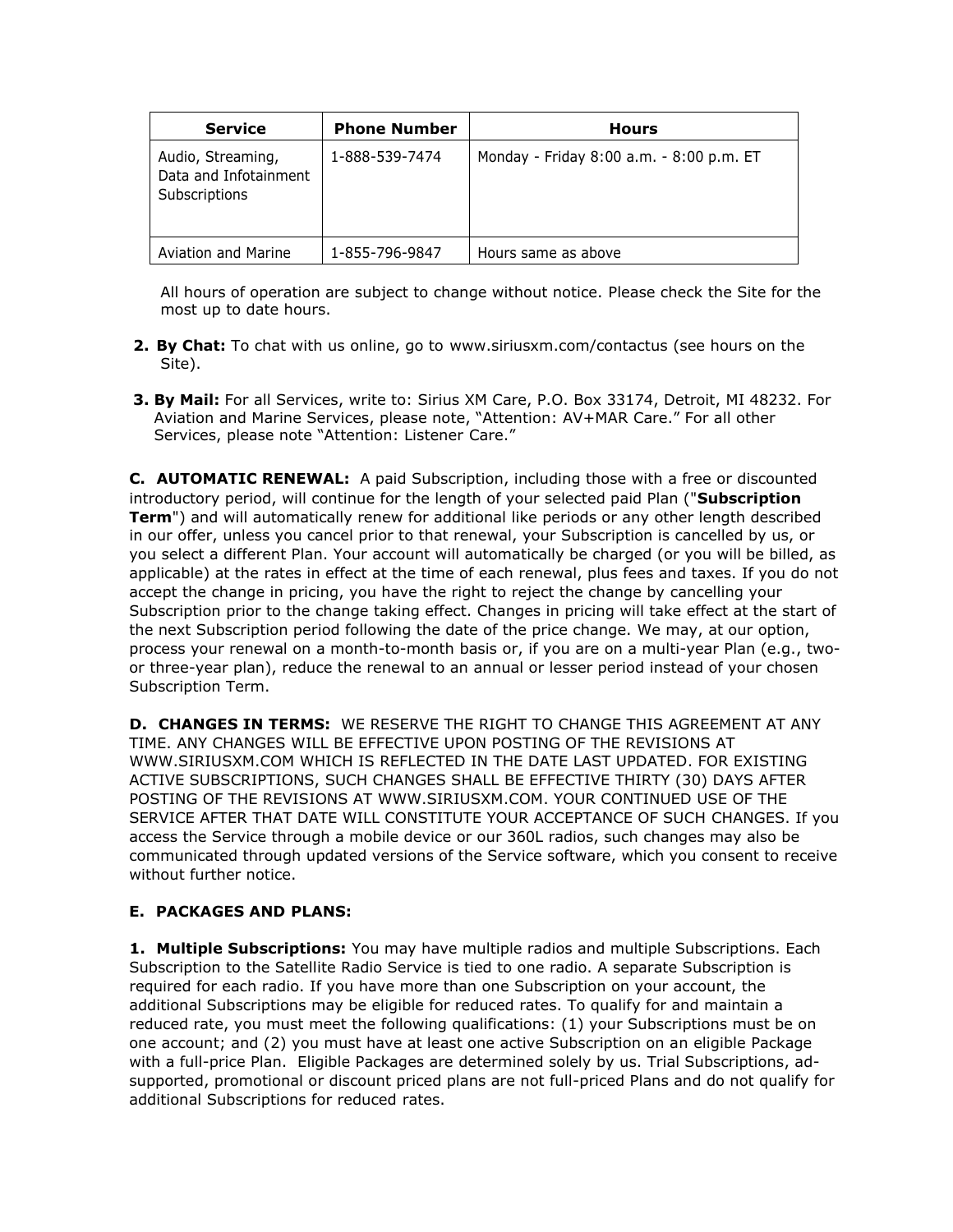**2. Lifetime Subscription Plan:** We previously sold Lifetime Subscriptions. This plan is no longer offered for sale. Lifetime Subscriptions are not transferable from one person to another. Lifetime Subscriptions are nonrefundable. You may transfer an active Lifetime Subscription to another radio an unlimited number of times. For each permitted transfer of a Lifetime Subscription, you will be charged a \$35 transfer fee, and the transfer must be effectuated on the Site.

**3. Business Establishment Subscriptions:** Details for commercial subscribers and the Sirius XM Music for Business Services, including FAQs, can be found at siriusxm.com/siriusxmforbusiness.

**4. Preview Subscriptions**: Preview is our ad-supported Subscription Service. You must subscribe to Preview and such Service will continue until you or we cancel your Subscription, your radio is transferred, or you purchase a paid Subscription. Our Preview Service may differ depending on the capabilities of your radio and the availability of the Preview Subscription Service is subject to eligibility.

**5. Offer Details**: Offers and particular Packages and Plans may be subject to additional limitations and eligibility requirements, which are presented to you at or before the point of sale. Visit the Site for additional limitations that may apply to certain Packages and Plans. You must meet all offer qualifications or adhere to any limitations disclosed with the offer details, including specific radio requirements, Service terms, subscriber eligibility and account qualifications. Eligibility for a particular Package, Plan or rate does not guarantee its future availability to you, its transferability, or your eligibility for such Service on other radios or Subscriptions on your account. We reserve the right to discontinue all discounts or change the terms of such discount, at any time.

**6. Subscriptions Purchased Through An External Service**: If you purchase a Subscription through an External Service: (i) your Subscription account is managed by and your payments will be processed and collected by the External Service, not us; (ii) the External Service will charge you on a recurring basis in accordance with the Package and Plan selected, which fees, refund and credit policies and cancellation requirements may differ from those available directly from us; and (iii) any inquiries related to your Subscription including matters related to payments, renewals, pricing, refunds or cancellation, must be made to the External Service directly. Subscriptions purchased through an External Service cannot be added to any account you may otherwise have directly with us, and such Subscriptions will not qualify for discounts or account features we offer, such as Service suspensions. Subscriptions purchased from External Services cannot be transferred to your account directly with us. If you elect to purchase a Subscription directly from us and you previously purchased a Subscription from an External Service, you must cancel your Subscription managed by that External Service in order to avoid duplicate charges. **If you obtained your Subscription through an External Service, you must cancel directly with such External Service**. You are responsible for reviewing all terms and policies provided by the External Service before purchase. The External Service will be solely responsible for all communications with you regarding your Subscription account, including, renewal terms, billing cycles, fees, rate increases, refund policies, and payments. In the event the External Service is unable to charge your payment method for the Subscription due to insufficient funds, expired or invalid account details or otherwise, you remain responsible for the cost of the Subscription and any cost of collection set out in purchase terms with the External Service. The External Service reserves the right to suspend your access to the Service until such time as your payment method is updated and Subscription fees are paid. The External Service will not support services for technical issues related to accessing the Service or respond to Service product claims and will not be responsible for any product or intellectual property claims associated with the Service.

**7. Promotional Offers:** Our Service may be offered with third-party products, services or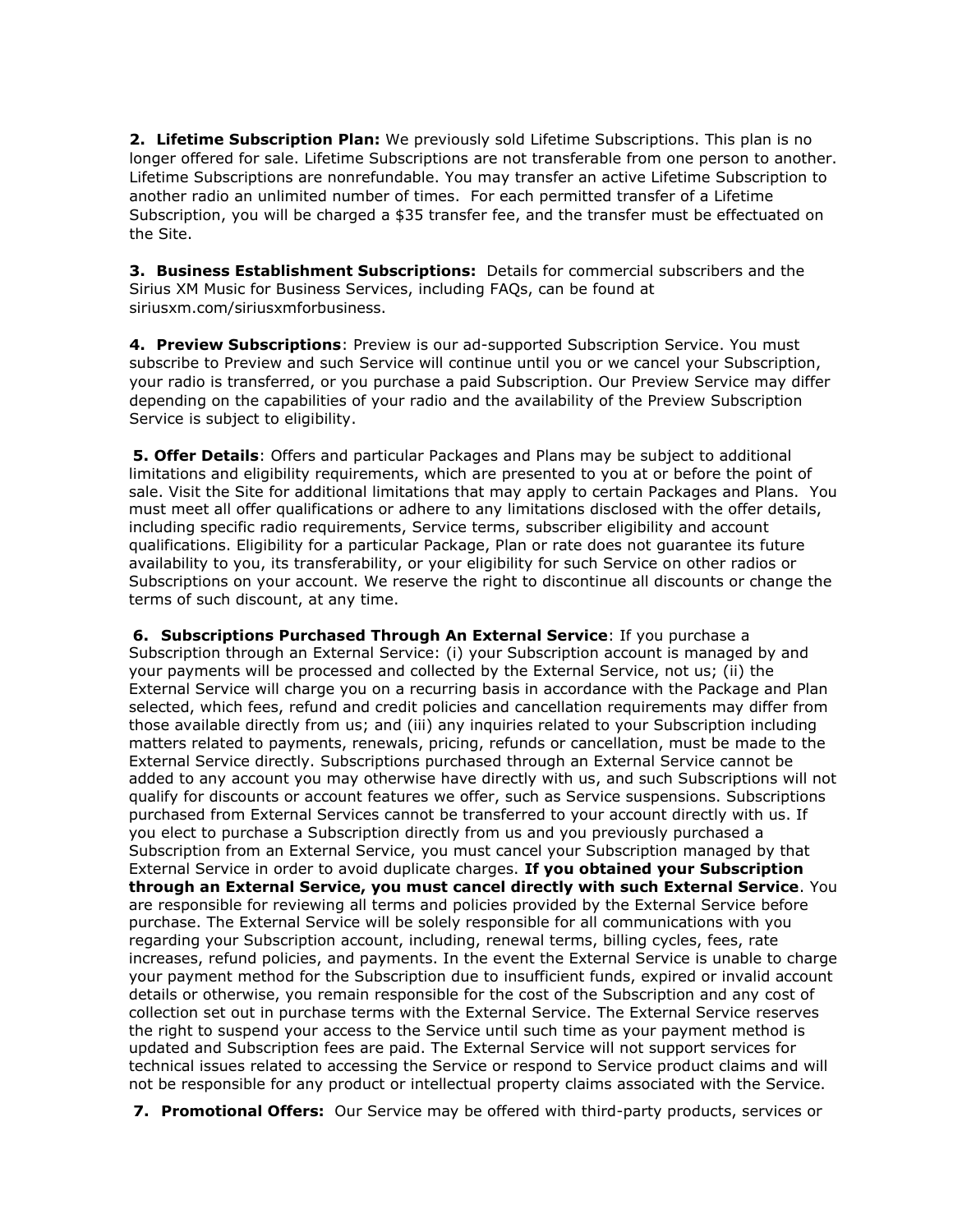other offers (a "**Co-Promotion**") in accordance with the applicable terms for the Co-Promotion. We are not responsible for the products and services provided by third parties. Co-Promotions will be subject to additional terms, including those provided by such third parties. Your eligibility for use of our Service through a Co-Promotional offer will be solely determined by us and we may limit participation in our Service through any Co-Promotional offering. By subscribing to a Package that includes a Co-Promotion, you agree that certain contact information (e.g. name, email, phone, postal address) may be provided to the third parties providing such Co-Promotional service for purposes of accessing your eligibility, activating, fulfilling and communicating with you about such services. Any contact information received by these third-party providers will be subject to such their respective privacy policies.

**F. FINANCIAL MATTERS:** If you purchase a paid Subscription, you agree to pay us in advance as follows:

### **1. Subscription Billing Payments:**

- **Credit Card Billing:** You may pay by credit card, debit card, a SiriusXM® Prepaid Service card or a SiriusX $M^{\circledR}$  Visa gift card. We may obtain updated information regarding your selected payment method as made available by your financial institution or through a credit card updater service. For recurring payments, the gift card issuer may not permit you to use gift cards. Your card will be charged on the day you select the Subscription and on the day of each renewal of your Plan, or according to the payment terms in any offer you accepted.
- **Invoice Billing:** For some Packages and Plans, you may request to receive an invoice by mail (a "**paper invoice**") or by email (an "**e-bill**"). If you choose a paper invoice, you may be charged an Invoice Administration Fee. Payments may be made by check mailed to the address on the paper invoice. You must include your SiriusXM Account Number on your check. You may also pay online with a credit or debit card by logging into your account. If you choose an e-bill you will receive an email with a link to your online account where you can view your e-bill and make your payment with a credit or debit card or via ACH payment (electronic debit from your account) as available. There is no Invoice Administration fee charged with an e-bill. Invoice billing is not available for all Packages or Plans.
- **2. Payments:** All payments must be made in U.S. Dollars. If you do not pay your balance, we will deactivate your Subscription for non-payment and charge a late fee. For unpaid amounts, we reserve the right to retry your payment method. If you choose to reactivate your Subscription we may charge you an activation fee, and we will apply payments first to any past due amounts and then to your current and future obligations.
- **3. Taxes:** All amounts charged to your account may be subject to tax, which will vary according to the address on your account and are your responsibility.
- **4. Fees:** We may charge you one or more of the following fees, all of which are subject to change without notice:
	- **Activation Fee:** For each radio on your account, we may charge you a fee to activate, reactivate, upgrade or modify your Service.
	- **U.S. Music Royalty Fee:** Packages which include music channels may be charged a U.S. Music Royalty Fee. See [www.siriusxm.com/usmusicroyalty.](http://www.siriusxm.com/usmusicroyalty)
	- **Invoice Administration Fee:** If you request to receive a paper invoice, we may charge you an invoice administration fee on each paper invoice rendered,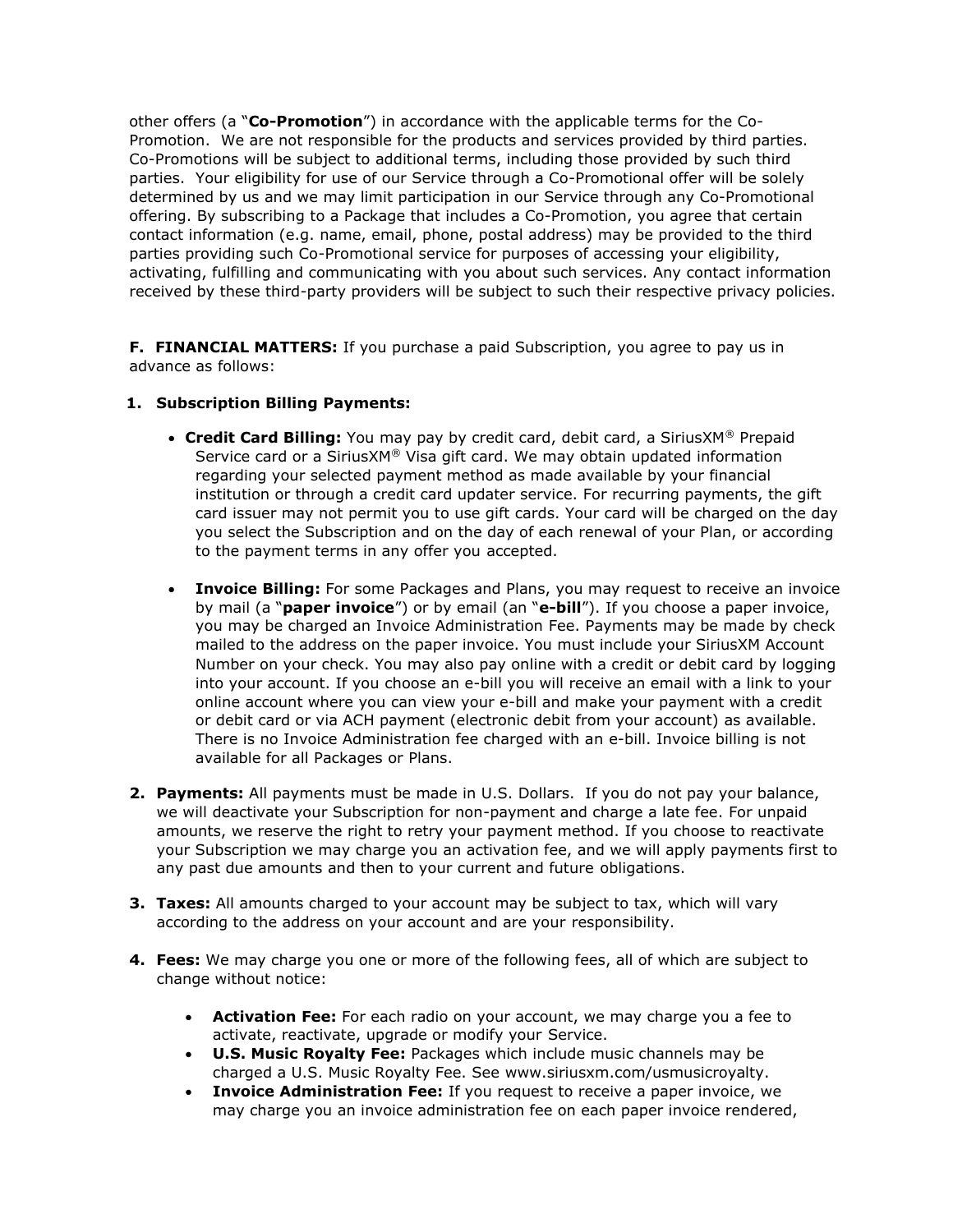except where prohibited.

- **Late Fee:** If payment is not received in a timely manner, we may charge you a late fee. This fee is not an interest charge, finance charge, or other charge of a similar nature.
- **Returned Payment Fee:** If any financial institution refuses to honor your payment, we may charge you a fee. This fee is not an interest charge, finance charge, or other charge of a similar nature and it is reasonably related to the actual expense we incur due to unsatisfied payment.
- **A La Carte Channel Change Fee:** If you have an "A La Carte" Package, for each subsequent transaction to change your initial channel selections, you may be charged a fee.
- **Transfer Fee:** If you transfer a Subscription from one radio to another you may be charged a transfer fee. Lifetime Subscription transfer fees may differ from traditional packages transfer fees. SATELLITE RADIO SERVICE SUBSCRIPTIONS ARE TRANSFERABLE ONLY TO THE EXTENT PROVIDED HEREIN.
- **Cancellation Fee:** Cancellation fees or early termination fees may be charged in connection with certain offers.

We reserve the right to waive any of these fees at our discretion.

**5. Credits:** If you change an existing Package or Plan, we will charge you the difference for the new Subscription. If the new fee is less than the fee you already paid for your current Package or Plan, you may request a refund or leave the credit on your account and it will be automatically applied to the next charge. If you make changes to a Lifetime Subscription, trial Subscription, Subscription included in the sale or lease price of an automobile, and certain promotional Subscriptions, no credits will apply.

IF A SERVICE CREDIT IS APPLIED TO YOUR ACCOUNT (THAT IS A CREDIT PROVIDED AS AN ACCOMMODATION, AND NOT DUE TO A CHANGE IN SERVICE), SUCH UNUSED SERVICE CREDIT WILL EXPIRE UPON TERMINATION OF YOUR SUBSCRIPTION AND MAY NOT BE REFUNDED OR TRANSFERRED TO ANOTHER PERSON.

- **6. Billing Disputes:** If you purchased your Subscription directly with us and you have a question about your bill, please contact us by mail, phone, or by chat at [www.siriusxm.com/contactus.](http://www.siriusxm.com/contactus) If you contact us in writing (as provided in Section B above), please include the following information: Your name, service address, account number, and the details of your question. If you wish to dispute any charge, you must contact us within thirty (30) days after the date of the charge in question. OTHERWISE YOU WAIVE YOUR RIGHT TO DISPUTE THE CHARGE.
- **7. Refunds:** LIFETIME SUBSCRIPTIONS, TRIAL SUBSCRIPTIONS, SUBSCRIPTIONS INCLUDED IN THE SALE OR LEASE PRICE OF AN AUTOMOBILE AND CERTAIN PROMOTIONAL SUBSCRIPTIONS ARE NONREFUNDABLE. If you cancel any other paid Subscription prior to its renewal date or expiration, we will refund amounts paid in advance, on a pro-rated basis, less any applicable fees, unless stated otherwise in the specific offer for Service that you accepted. Fees attributable to certain promotional offerings or Service received during trial periods may not be refunded.

**G. RIGHT TO TRANSFER A SUBSCRIPTION:** Paid Subscriptions are generally transferable to another inactive radio and may be subject to the payment of a transfer fee. Subscriptions purchased through an External Service are not transferrable. Subscriptions are not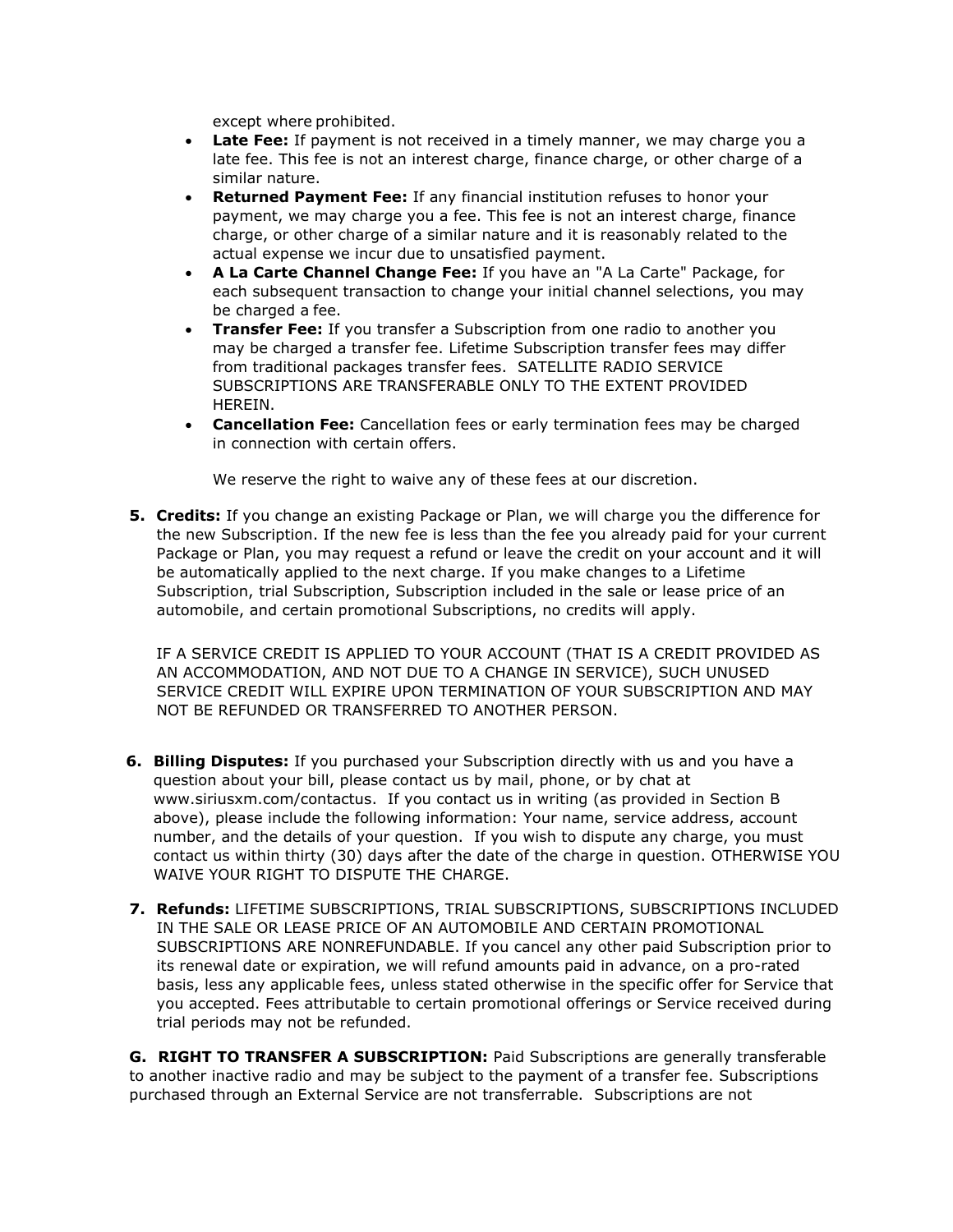transferable to another person. SUBSCRIPTIONS THAT ARE INCLUDED AS PART OF THE SALE OR LEASE OF A VEHICLE ARE NOT TRANSFERABLE to another radio. Subscriptions may be cancelled by us upon the sale and/or transfer of the vehicle to a subsequent owner provided we receive notice of such sale or transfer. For your convenience and based upon new vehicle sale records, we may transfer your current active satellite Subscription from your previous vehicle to your new vehicle. We will provide written notice of this automatic transfer and you will have the right to cancel your Service at any time. Preview Subscriptions are not transferrable.

## **H. USE OF SERVICE:**

**1. Eligibility:** You must be at least 18 years old to purchase a Subscription.

**2. Service Area:** We offer the Satellite Radio Service in the 48 contiguous United States and the District of Columbia. Our Satellite Radio Service is also available in Puerto Rico (with coverage limitations and capable receivers). The Streaming Service area includes our Satellite Radio Service area and also Alaska, Hawaii and Puerto Rico. (The Satellite Radio Service and Streaming Service areas are collectively referred to as the "**Service Area**"). Our aviation and marine weather Services are available in the continental United States and its coastal waters as well as Southern Canada. Our other Services, including traffic and weather services, are not available in all markets in the Service Area. Please consult our FAQs at [www.Siriusxm.com/FAQs o](http://www.siriusxm.com/FAQs)r contact us to find out if those Services are available in your area.

**3. Streaming Service:** You may use the Streaming Service on one device at a time per Subscription, unless otherwise described in our offer. The Streaming Service is intended to be enjoyed within the Service Area only. Any manipulation of the Service or "spoofing" of a web device or any other activities undertaken to deliver a false geographical location or any other false information to our servers is a violation of this Agreement.

**4. Personal Use of the Service:** The Service is provided only for your personal, noncommercial enjoyment. You may not make commercial use (except through our [Music For](https://www.siriusxm.com/siriusxmforbusiness)  [Business s](https://www.siriusxm.com/siriusxmforbusiness)ervice) of, or record (except as permitted in subsection 5 below), charge admission for listening to or distribute playlists of our programming. Should your username and/or password be lost or stolen, go to [www.siriusxm.com/myaccount t](http://www.siriusxm.com/myaccount)o change it immediately.

**5. Recorded Content:** Certain types of radios have the ability to record programming transmitted over the Service ("**Recorded Content**"). Subject to applicable laws, you may access such Recorded Content only as long as you pay your Subscription. We reserve the right to change, reduce, eliminate or charge a fee for this and/or any related functionality.

**6. Service Interruptions:** The Satellite Radio Service may be unavailable or interrupted for a variety of reasons, many of which we cannot control. The Streaming Service may be unavailable or interrupted from time to time as a result of difficulties with the Internet generally or other things we cannot control. Your use of the Service may count toward your data usage, depending on the terms of your agreement with your Internet service provider.

**7. Advisory Nature of Services; User Responsibility; User Safety/Reliance; Parental Control:** You assume the entire risk related to your use of the Service. The traffic, weather, marine weather, aviation weather, and other content and emergency alert information and data on the Service is not for "safety for life," but is merely advisory in nature. You should not rely on such information in any aircraft, sea craft, automobile, or any other usage, including disease or diagnosis. We are not responsible for any errors or inaccuracies in information provided over the Service or its use. Some programming includes explicit language. We are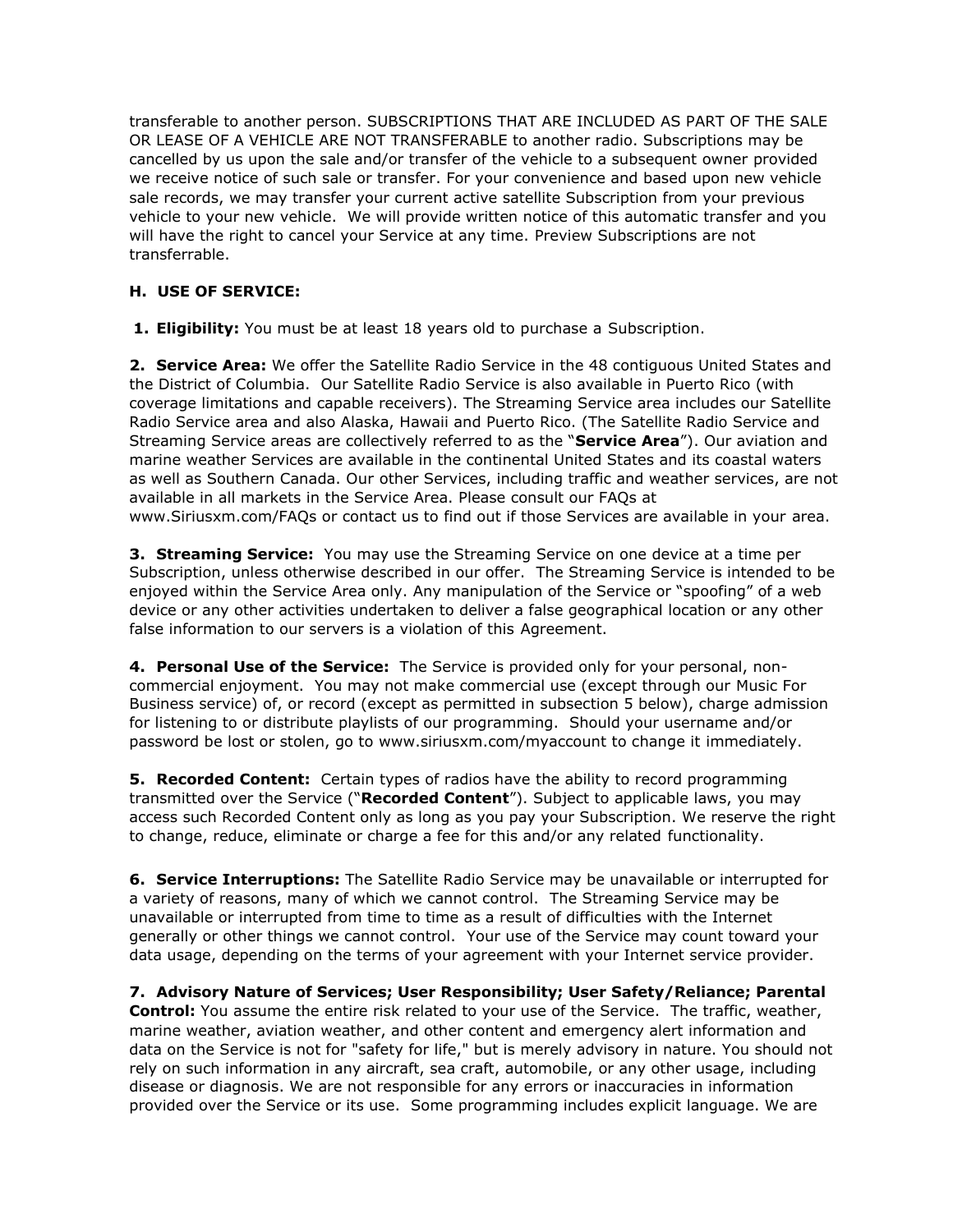not responsible for content that you or anyone else may find offensive or inappropriate.

**8. Service Suspension:** Subscribers to our audio, data, marine weather and aviation weather Services may request that their paid Subscription be temporarily suspended one time in any calendar year for a duration of up to six months. You must call us to suspend service. Suspended Subscriptions will receive no service, accrue no Subscription fees, and be charged no fees to restore service to active status, provided that service is restored within the permitted six-month period. Services that are suspended will be automatically reactivated on the earlier of the date requested, or the six-month anniversary of the date the paid Subscription was suspended. If you requested a service suspension while in a promotional period, this suspension will not change the end date of your promotional period.

**9. Service Updates**: We reserve the right to automatically update the Service and related software, including providing bug fixes and other changes. These updates may happen automatically in the background at any time (and that they cannot be disabled by you). By using the Service, you hereby agree to receive such updates.

**10. User Code of Conduct:** You may not reproduce, sell, resell or otherwise exploit any resource, or access to any resource, contained on the Service. You are prohibited from using any services or facilities provided in connection with the Service to compromise security or tamper with system resources and/or accounts. The use or distribution of tools designed for compromising security (e.g., hacking, data mining, account stuffing, cracking tools or network probing tools) is strictly prohibited. If we believe that you have engaged in any of the fraudulent, deceptive or malicious activity in connection with your use of the Service, we reserve the right to take any action to remedy such activity, including termination of your account and other legal or corrective action.

**11. User Submissions and Appearances**: We are free to use and sublicense any comments, information, ideas, concepts, reviews, or techniques, or any other material including your name, likeness, personality, voice, and any other materials or information you provide to us or contained in any communication you may send to us ("**Feedback**"), including responses to questionnaires or through postings to our Website, mobile application(s), social media, blogs, forums, contests, appearances on our programming or at our events, in perpetuity without further compensation, acknowledgement or payment to you for any purpose whatsoever including developing, manufacturing and marketing products and creating, modifying or improving our Service or use in our broadcasts. In addition, you agree not to enforce any "moral rights" in and to the Feedback, to the extent permitted by applicable law.

# **I. RADIOS AND OTHER EQUIPMENT:**

**1. Authorized Equipment:** We are not liable for any damage to your personal or real property, including your vehicle, home or other property, resulting from installation or use of any radio or accessories. Consult your owner's manual or the packaging for important information regarding warranties related to radios and accessories.

**2. Loss or Transfer of Radio:** If your radio is lost, stolen, sold or otherwise transferred, including by sale of your vehicle, you must cancel your Subscription or you will remain responsible for the payment obligations.

**3. For Customers Using Certain 360L Equipment; Your Relationship with the Wireless Service Provider:** Certain radios and equipment that receive our 360L service may be sold or provided with wireless Internet service by a telecommunications carrier arranged by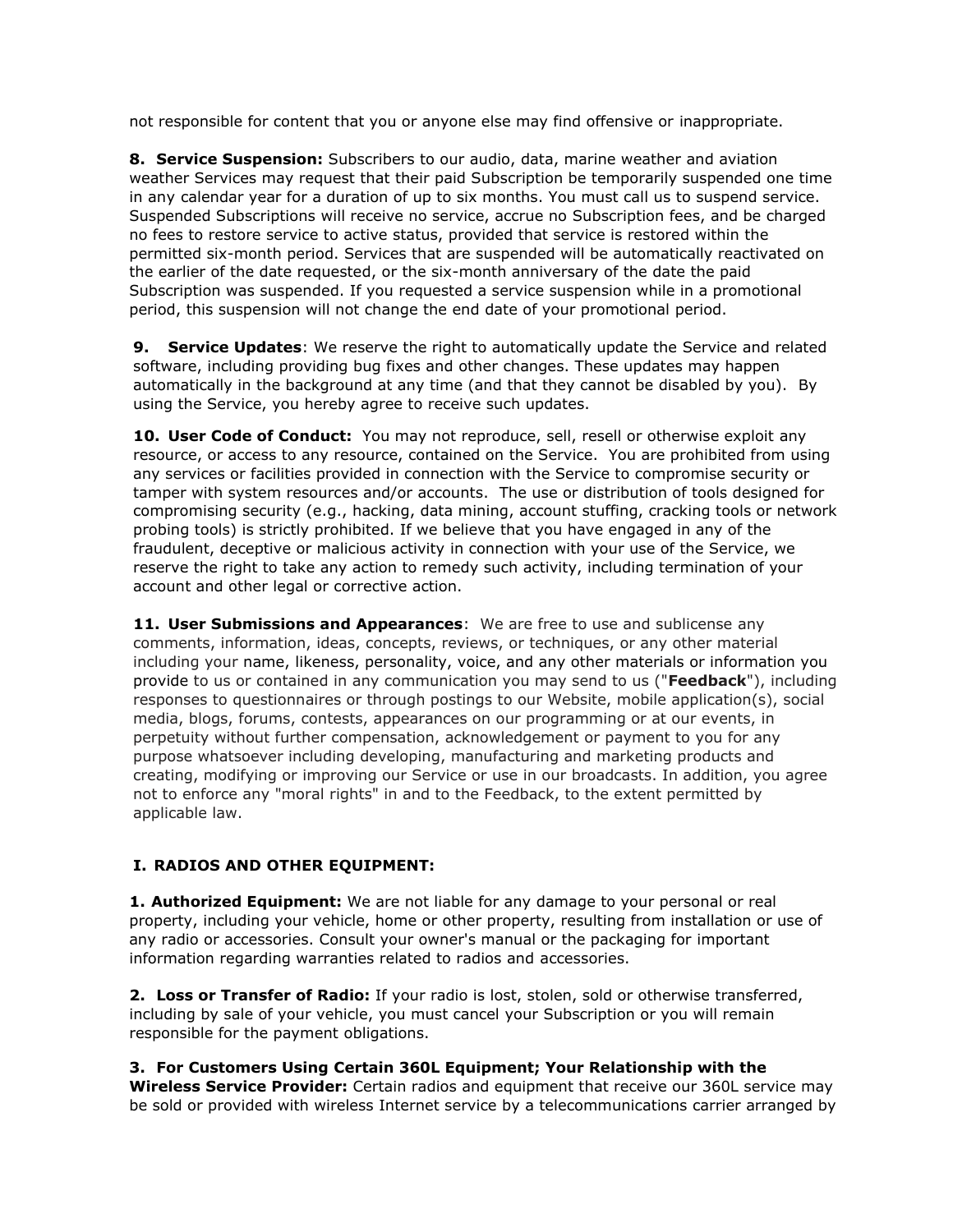us or by a third party, such as an automaker. Our "**360L**" service refers to the service we provide to radios utilizing a combination of our satellite network and a wireless Internet connection. Certain features and/or content may not be available unless an active data connection is enabled in the vehicle or on the device. Content may vary between our satellite and Internet streaming platforms and by subscription package. Subscribers that receive our 360L service with wireless Internet service by a telecommunications carrier arranged by us or a third party: (1) have no contractual relationship with the underlying wireless service carrier for your 360L service; (2) are not a third party beneficiary of any agreement with that wireless service provider; (3) agree that the wireless service provider has no liability of any kind to you, whether for breach of contract, warranty, negligence, strict liability in tort or otherwise; (4) acknowledge that data transmissions and messages may be delayed, deleted or not delivered, and 911 or similar emergency calls may not be completed; and (5) understand that such wireless service provider does not guarantee the security of wireless transmissions and will not be liable for any lack of security relating to the use of the service. Sound and display quality may be affected by various factors such as device, location, bandwidth and available speed of your wireless Internet service. In cases where the wireless Internet service is not arranged by us or a third party, you are responsible for your wireless service connection and for all related service charges. Please check with your wireless service provider regarding any data use fees. Use of 360L service in a vehicle may be subject to acceptance of additional automaker terms and conditions.

### **J. OUR HARDWARE, TECHNOLOGY AND CONTENT:**

**1. Technology:** You agree not to copy, decompile, disassemble, reverse engineer, make derivative works of or manipulate any technology, data or content stored or incorporated in any radios, our apps, equipment or software used to receive the Service. You agree not to upload, post, transmit or otherwise make available any material that contains software viruses or any other computer code, files, or programs designed to interrupt, disable or limit the functionality of the Site or the Streaming Service.

**2. Content:** All music, programming, text, software (including source and object codes), data, information, visual, oral or other digital material, and all other content available on the Site or included in the Service (collectively, the "**Content**"), and all worldwide copyrights, trademarks, service marks, patents, patent registration rights, trade secrets, know-how, database rights and all other rights in or relating to the Content are owned by us or are the property of our licensors and suppliers who have given us permission to use it. Neither your access to and use of the Service or our apps, nor does this Agreement grant you any right, title or interest or license in or to any such Content, and you may not use such Content without the express written permission of the owner(s).

**3. Trademarks:** Sirius Satellite Radio®, Sirius®, SXM®, SiriusXM Internet Radio®, SiriusXM®, XM® and the XM logo are trademarks, service marks or registered marks of Sirius XM Radio Inc. ("**Marks**"). Other trademarks, service marks, graphics, logos and domain names appearing on the Service or the Site may be the trademarks of third parties. Neither your access to and use of the Service or the Site grants you any right, title or interest or license to reproduce or otherwise use the Marks or any third-party trademarks, service marks, graphics, logos or domain names. Any goodwill in the Marks generated as a result of your use of the Service will inure to our benefit.

### **K. LIMITATION OF LIABILITY:**

**1. Disclaimers:** ALL OF OUR SERVICES ARE PROVIDED "AS IS" AND "AS AVAILABLE." ALL WARRANTIES (INCLUDING, WITHOUT LIMITATION, THE IMPLIED WARRANTIES OF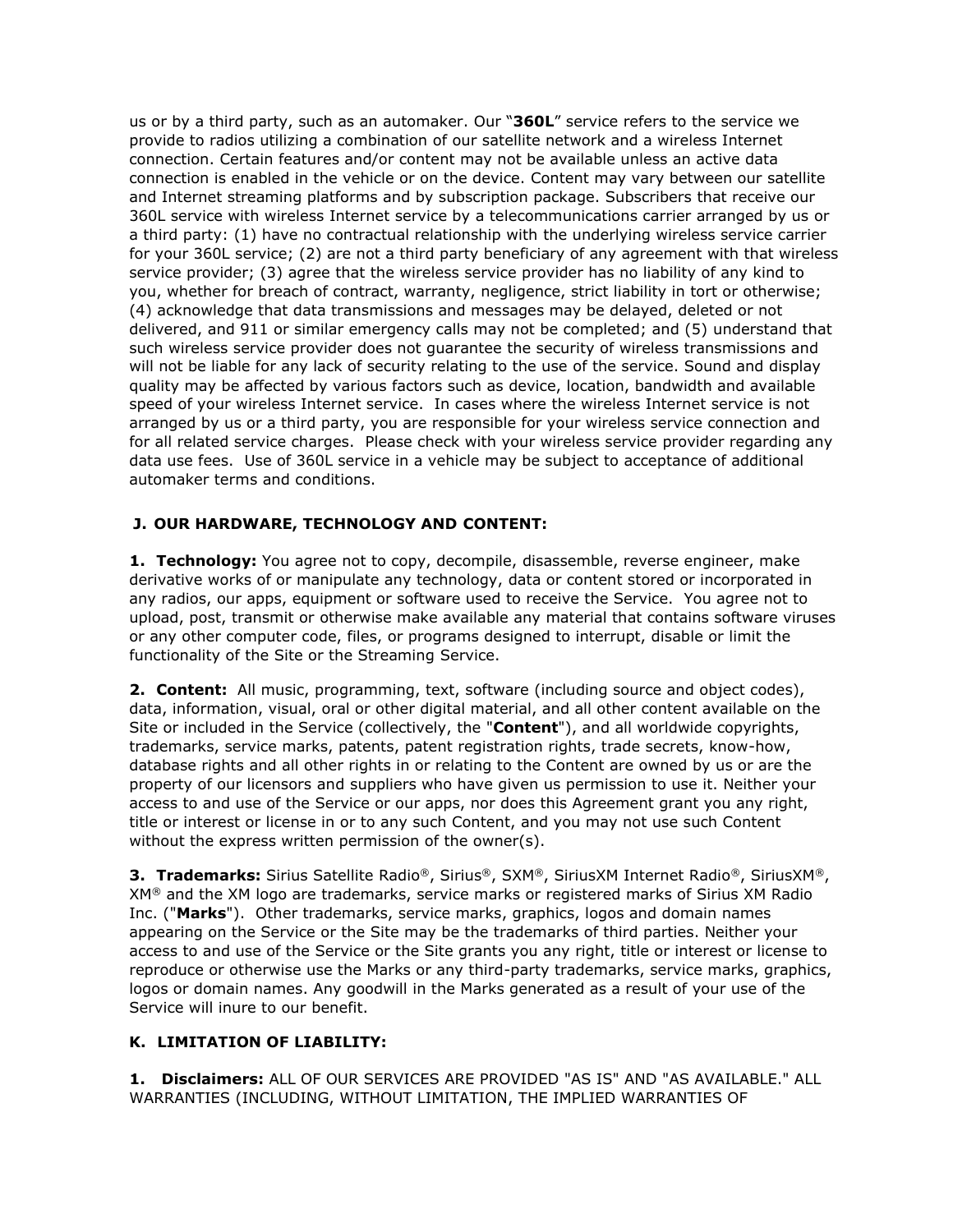MERCHANTABILITY, FITNESS FOR A PARTICULAR PURPOSE, TITLE AND NON-INFRINGEMENT) ARE HEREBY DISCLAIMED.

UNDER NO CIRCUMSTANCES SHOULD A USER OF THE SERVICE MAKE DECISIONS BASED SOLELY OR IN PART ON TRAFFIC, WEATHER, OR OTHER INFORMATION CONTAINED WITHIN THE SERVICE OR OUR APPS. WE ASSUME NO RESPONSIBILITY FOR ACCIDENTS, DAMAGES OR OTHER LOSSES RESULTING FROM OR ASSOCIATED WITH USE AND/OR MISUSE OF THE SERVICE OR OUR APPS.

**2. Limitations of Liability:** IN NO EVENT ARE WE OR ANY THIRD PARTY, INCLUDING ANY EXTERNAL SERVICE, LIABLE FOR ANY DIRECT, INDIRECT, SPECIAL, INCIDENTAL, OR CONSEQUENTIAL, EXEMPLARY OR PUNITIVE DAMAGES, LOST PROFITS, OR LOSSES RELATING TO THE USE, LOSS OF USE OR DATA, OR PURCHASE OF ANY RADIO OR EQUIPMENT, OR YOUR PURCHASE OR USE OF THE SERVICE, YOUR USE OF THE SITE OR OUR APPS, OR FROM ANY CONTENT POSTED ON THE SITE BY US OR ANYONE ELSE, WHETHER BASED ON NEGLIGENCE OR OTHERWISE, AND WHETHER OR NOT WE HAVE BEEN ADVISED OF THE POSSIBILITY THEREOF, WHETHER ARISING OUT OF BREACH OF THIS AGREEMENT, TORT OR ANY OTHER CAUSE OF ACTION RELATING TO THE PERFORMANCE OR NON-PERFORMANCE OF THIS AGREEMENT.

IN NO EVENT WILL THE AGGREGATE LIABILITY OF THE COMPANY AND COMPANY'S AFFILIATES OR ANY THIRD PARTY ARISING OUT OF OR RELATED TO, DIRECTLY OR INDIRECTLY, THE PERFORMANCE OR NONPERFORMANCE OF THIS AGREEMENT OR BY THE NEGLIGENCE, ACTIVE OR PASSIVE, OF THE COMPANY, AND/OR ITS AFFILIATES, EXCEED THE PRICE PAID BY YOU TO THE COMPANY OR YOUR EXTERNAL SERVICE PROVIDER FOR THE MOST RECENT SIX MONTHS OF SERVICE IMMEDIATELY PRIOR TO THE SPECIFIC EVENT WHICH GAVE RISE TO THE APPLICABLE DAMAGE OR LOSS. YOU AGREE THAT THIS LIMITATION OF LIABILITY REPRESENTS A REASONABLE ALLOCATION OF RISK. THIS ALLOCATION OF RISK AND THE DISCLAIMER OF WARRANTIES HEREIN ARE A FUNDAMENTAL ELEMENT OF THIS AGREEMENT.

**3. Your Risk:** YOU AGREE THAT YOUR ACCESS TO AND USE OF, OR INABILITY TO ACCESS OR USE THE SERVICE, OUR APPS, OR THE SITE IS AT YOUR SOLE RISK. NEITHER WE NOR ANY EXTERNAL SERVICE ARE RESPONSIBLE FOR ANY DIRECT, INDIRECT, INCIDENTAL, CONSEQUENTIAL, SPECIAL, EXEMPLARY OR PUNITIVE DAMAGES, OR LOST PROFITS RESULTING FROM YOUR ACCESS TO OR USE OF, OR INTERRUPTIONS IN THE TRANSMISSION OR RECEPTION OF THE SERVICE OR SITE, INCLUDING ANY DAMAGE TO ANY OF YOUR COMPUTERS OR DATA, AND/OR ANY RADIO. NO ORAL OR WRITTEN INFORMATION OR ADVICE GIVEN BY ANY PERSON SHALL CREATE A WARRANTY OR GUARANTEE IN ANY WAY WHATSOEVER RELATING TO THE SERVICE OR SITE.

**4. State Law:** SOME JURISDICTIONS MAY NOT ALLOW THE EXCLUSION OF CERTAIN IMPLIED WARRANTIES OR THE LIMITATION OF CERTAIN DAMAGES, SO SOME OF THE ABOVE DISCLAIMERS, WAIVERS AND LIMITATIONS OF LIABILITY MAY NOT APPLY TO YOU.

**5. Miscellaneous:** UNLESS LIMITED OR MODIFIED BY APPLICABLE LAW, THE FOREGOING DISCLAIMERS, WAIVERS AND LIMITATIONS SHALL APPLY TO THE MAXIMUM EXTENT PERMITTED, EVEN IF ANY REMEDY FAILS ITS ESSENTIAL PURPOSE.

**6. Indemnification:** EXCEPT FOR OUR WILLFUL MISCONDUCT, YOU AGREE TO DEFEND, INDEMNIFY AND HOLD HARMLESS THE COMPANY, ITS SUBSIDIARIES, SHAREHOLDERS, OFFICERS, AGENTS, EMPLOYEES, LICENSORS AND SERVICE PROVIDERS ("**INDEMNIFIED PARTIES**") FROM ANY AND ALL CLAIMS, LIABILITY AND EXPENSES (INCLUDING ATTORNEYS'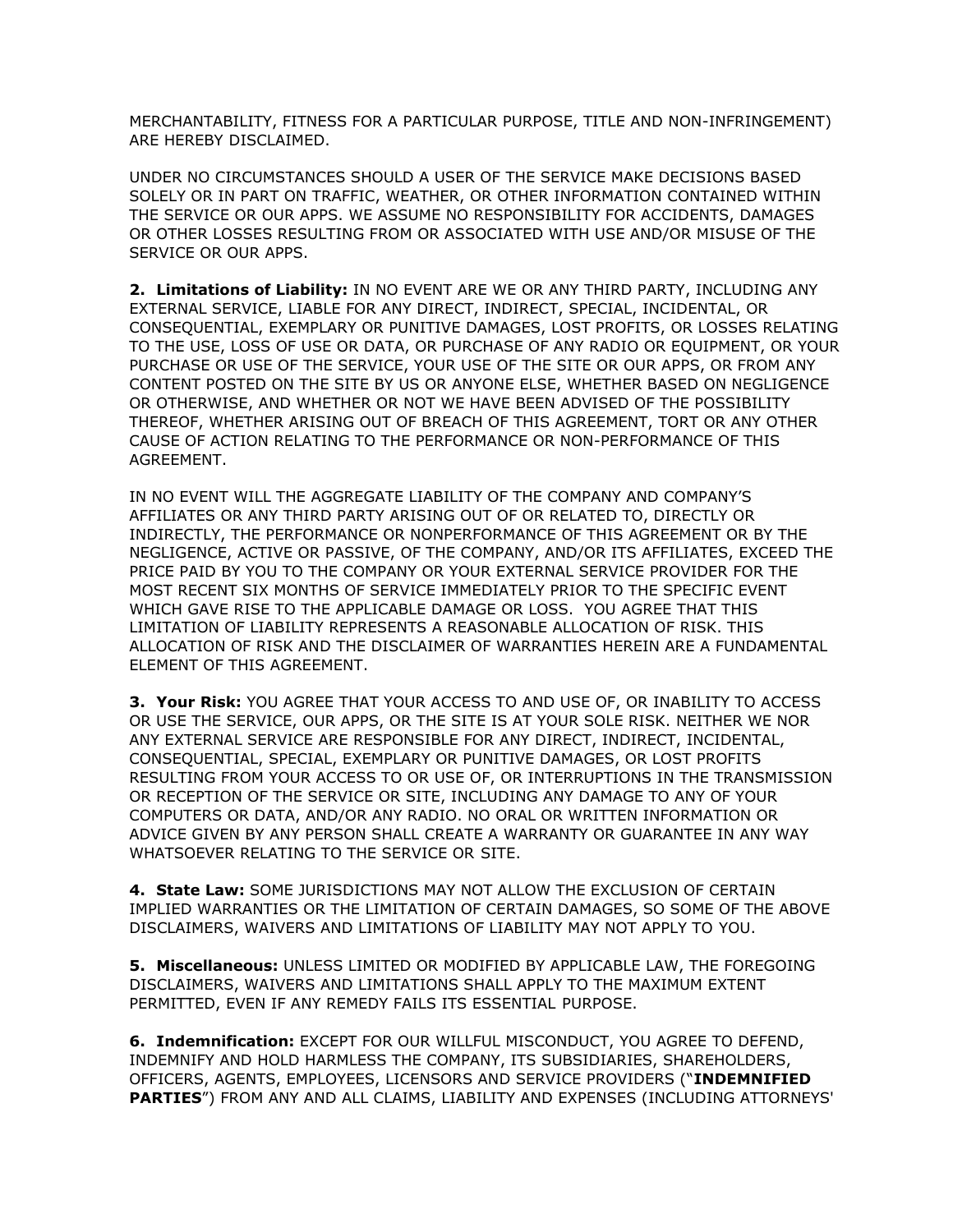FEES AND EXPENSES), WHETHER IN TORT, CONTRACT OR OTHERWISE, RELATING TO OR ARISING OUT OF YOUR USE OF THE SERVICE, OUR APPS, OR THE SITE, AND ANY BREACH OF THIS AGREEMENT OR APPLICABLE LAW. THIS INDEMNIFICATION OBLIGATION INCLUDES THE ACTS OR OMISSIONS OF ANYONE ACCESSING THE SERVICE, WITH OR WITHOUT YOUR PERMISSION.

## **L. RESOLVING DISPUTES:**

**PLEASE READ THE PROVISIONS OF THIS SECTION CAREFULLY. IT PROVIDES THAT ANY DISPUTE MAY BE RESOLVED BY BINDING ARBITRATION.** YOU ARE HEREBY WAIVING THE RIGHT TO GO TO COURT, INCLUDING THE RIGHT TO A JURY. IN ARBITRATION, A DISPUTE IS RESOLVED BY AN ARBITRATOR, OR A PANEL OF ARBITRATORS, INSTEAD OF A JUDGE OR JURY. THE PARTIES UNDERSTAND THAT THEY WOULD HAVE HAD A RIGHT OR OPPORTUNITY TO LITIGATE DISPUTES THROUGH A COURT AND TO HAVE A JUDGE OR JURY DECIDE THEIR CASE, BUT THEY CHOOSE TO HAVE ANY DISPUTES RESOLVED THROUGH ARBITRATION.

Any legal or equitable claim relating to the Service, the Site, your Subscription or this Agreement (a "**Claim**"), will be resolved as follows:

**1. Informal Claim Resolution:** To initiate an informal resolution to a Claim, you must send a notice by first class United States mail to Sirius XM Radio Inc., 1221 Avenue of the Americas, 35th Floor, New York, NY 10020, Attention: General Counsel. Neither of us may start a formal proceeding (except for Claims described in subsection 3 below) for at least sixty (60) days after one of us notifies the other of a Claim in writing. If we initiate a Claim, we will send our notice to the billing address on file with us.

**2. Formal Resolution:** If we cannot resolve a Claim informally, including any dispute as to the validity or applicability of this arbitration clause, then the Claims shall be resolved, upon election by either party, exclusively and finally by binding arbitration.

The party initiating arbitration must follow the rules and procedures of the American Arbitration Association ("**AAA**") in effect at the time the Claim is filed, and the parties agree that the arbitration shall be administered by the AAA. You may obtain copies of the current rules, forms and instructions for initiating an arbitration by contacting:

American Arbitration Association 1633 Broadway 10th Floor New York, New York 10019 Web site: [www.adr.org](http://www.adr.org/) (800) 778-7879

This arbitration agreement is made pursuant to a transaction involving interstate commerce and shall be governed by the Federal Arbitration Act ("**FAA**"), and not by any state law concerning arbitration.

**3. Exceptions:** Notwithstanding the foregoing, any dispute involving a violation of the Communications Act of 1934, 47 U.S.C. §605, the Electronic Communications Privacy Act, 18 U.S.C. §§2510-2521, or a violation of our intellectual property rights may be decided only by a court of competent jurisdiction.

**4. Small Claims:** Instead of proceeding to arbitration, either you or we have the option to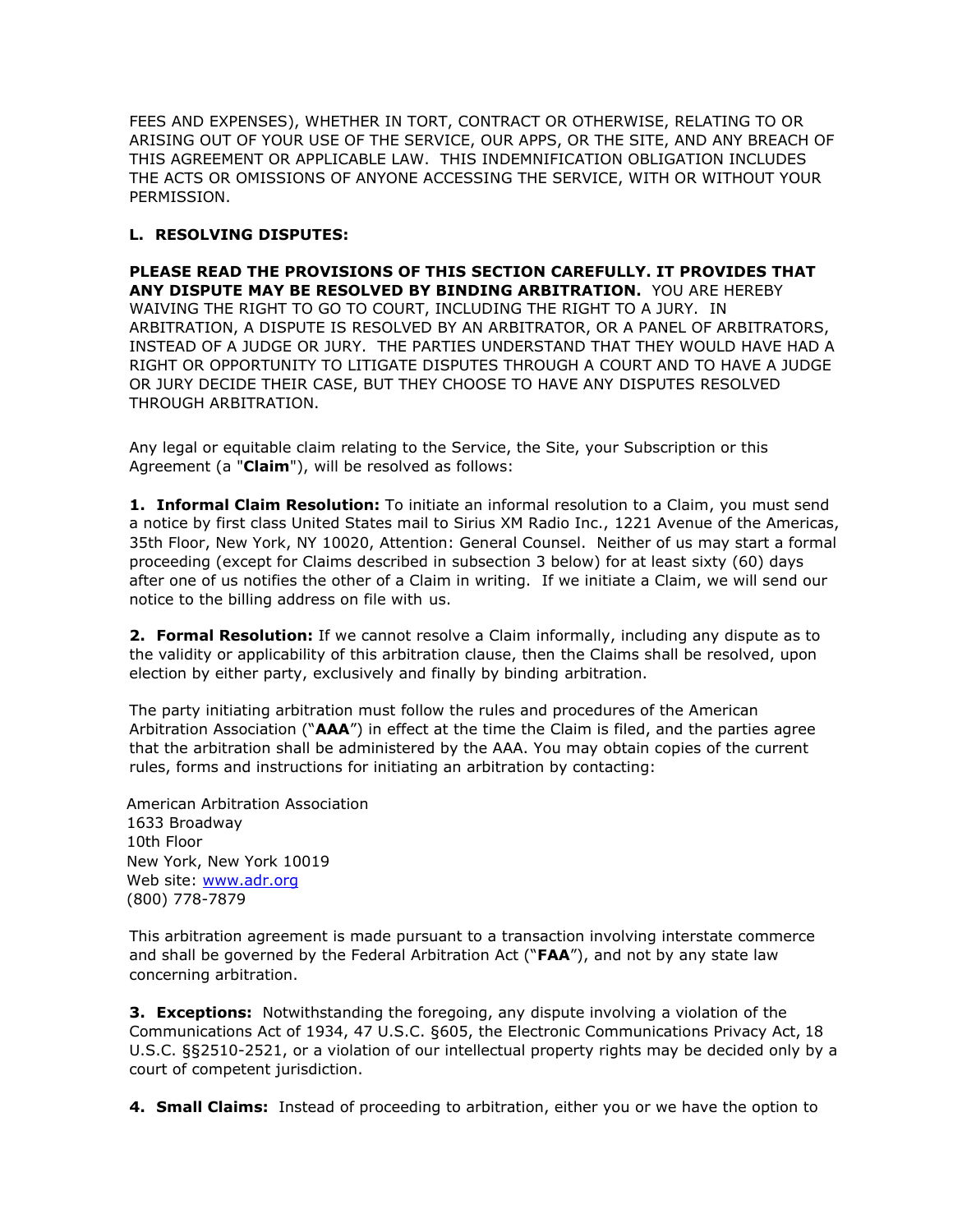pursue a Claim in small claims court (or the equivalent) so long as the Claim 1) remains in that court, 2) is made solely on our behalf (if brought by us) or on your behalf, and 3) does not seek damages or other monetary relief in excess of \$5,000. However, if that Claim is transferred or appealed to a different court, we reserve our right to elect arbitration.

**5. Cost Sharing:** Whoever files the arbitration pays the initial filing fee. If we file, we pay; if you file, you pay. If you have paid the initial filing fee and you prevail, we will reimburse you for that fee. If there is a hearing, we will pay any fees of the arbitrator and arbitration firm for the first day of that hearing. All other fees will be allocated as provided by the rules of the arbitration firm and applicable law. In no event will you be required to reimburse us for any arbitration filing, administrative, or hearing fees in an amount greater than what your court costs would have been if the Claim had been resolved in a state court with jurisdiction. However, we will advance or reimburse your fee if the arbitration firm or arbitrator determines there is good reason requiring us to do so, or if you ask us and we determine there is good reason for doing so. Each party will bear the expense of its own attorneys, experts, and witnesses, and other expenses, regardless of which party prevails, but a party may recover any or all expenses from another party if the arbitrator, applying applicable law, so determines.

**6. Opt-out of Arbitration:** You may elect to exclude yourself from the agreement to arbitrate by sending a letter (an "**Opt-Out Notice**") to Sirius XM Radio Inc., 1221 Avenue of the Americas, 35th Floor, New York, New York 10020; Attention: General Counsel: Arbitration Opt-Out. The Opt-Out Notice must include (1) your first and last name; (2) your postal mailing address; (3) phone number; (4) email address; (5) your Radio ID/ESN (if your Subscription is for vehicle or portable radio); (6) Vehicle Identification Number (if your Subscription is for a vehicle radio); and (7) a clear statement that you do not wish to resolve disputes with the Company through arbitration. The Opt-Out Notice must be received no later than thirty (30) days after the start of your Subscription. You must submit a separate Opt-Out Notice for each of your Subscriptions. All other terms of this Agreement will continue to apply to your Service, including the requirement to participate in informal dispute resolution (Section L(1)), the Class Action Waiver (Section L(7)), and the Applicable Law provision (Section M(4)).

**7. Class Actions and Severability:** You do not have the right to act as a class representative or participate as a member of a class of claimants with respect to any Claim submitted to arbitration or litigation (to the extent you elect to Opt-Out of Arbitration) ("**Class Action Waiver**"). A "**Claim**" does not include any challenge to the validity and effect of the Class Action Waiver, which must be decided by a court. There shall be no right or authority for any claims to be arbitrated on a class action basis or on bases involving Claims brought in a purported representative capacity on behalf of the general public, as a private attorney general, or other Subscribers, or other persons similarly situated. The parties acknowledge and agree that under no circumstances will a class action be arbitrated.

The Class Action Waiver is material and essential to the arbitration of any disputes between the parties and is non-severable from this agreement to arbitrate Claims. If the Class Action Waiver is limited, voided or cannot be enforced, then the parties' agreement to arbitrate (except for this sentence) shall be null and void, subject to the right to appeal any limitation or invalidation of the Class Action Waiver. If this entire agreement to arbitrate is determined to be null and void, then the parties agree that any actions shall be brought in the State or Federal courts of New York, New York.

**8. Binding Effect:** In the arbitration proceeding, the arbitrator must follow applicable law, and any award may be challenged, as set forth in the FAA. Any court with jurisdiction may enter judgment upon the arbitrator's award. The arbitrator's decision is final and binding on all